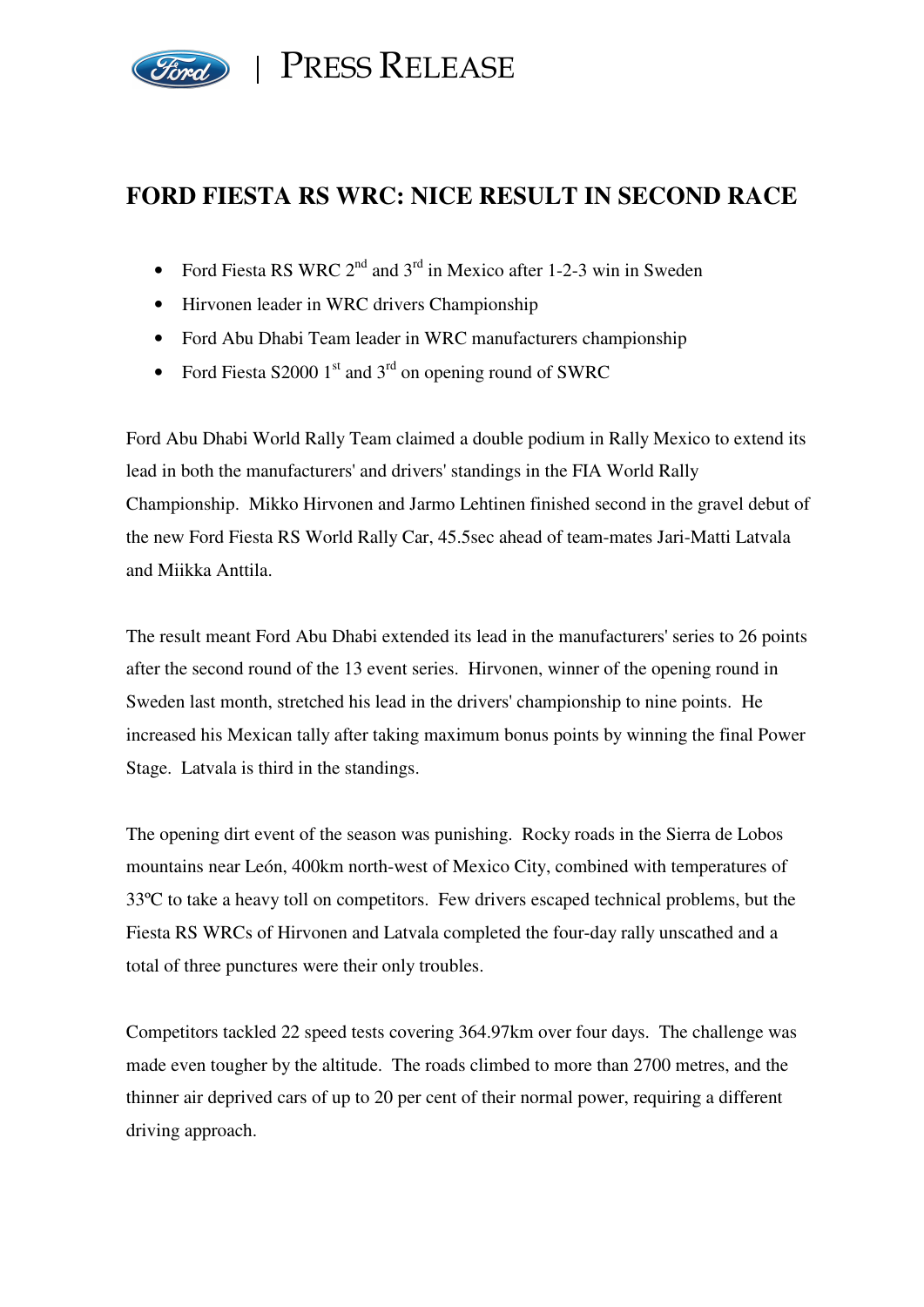Hirvonen had the first leg disadvantage of opening the roads, sweeping a deep carpet of loose gravel from the tracks. It left a cleaner and faster line for those behind and he ended the day in third. The 30-year-old Finn consolidated his position yesterday and climbed to second this morning when Sébastien Ogier crashed out of the lead.

"It's a great result from the championship perspective, especially considering the disadvantage of our road position on Friday," he said. "After my difficulties last season, I feel I've rediscovered my consistency and that's so important in mounting a title challenge. I knew the roads used in the Power Stage well and those bonus points are a big boost.

"I didn't have the opportunity to fully test some of the parts on the Fiesta before this rally. So I'm looking forward to doing that when we test in Portugal before our next rally there. We still have work to do in improving the car, but it's a hugely encouraging start to the season," he added.

Latvala recovered well to take the final step on the podium after losing two minutes when he stopped to change a rear left puncture on the opening day. The time loss dropped him to ninth but he climbed back to fourth at the end of the leg. A second puncture yesterday proved less costly and the 25-year-old Finn had settled for fourth until he was promoted to third this morning.

"To take a podium after two punctures is more than I could hope for," he admitted. "Our pace improved as the rally progressed and the Fiesta RS WRC felt good all the way through the weekend. I used the same set-up all rally and I was happy with the handling for our first gravel rally in the car. But we can still make improvements, and that's my aim before the next round in Portugal.

Ford Abu Dhabi team director Malcolm Wilson described the result as a 'dream finish'. "We knew this weekend would be tough and to leave Mexico having increased our lead in both the manufacturers' and drivers' championships is perfect. The team learned much about the set-up of our cars. We'll use our next test to try to improve further ahead of the upcoming gravel rounds," he said.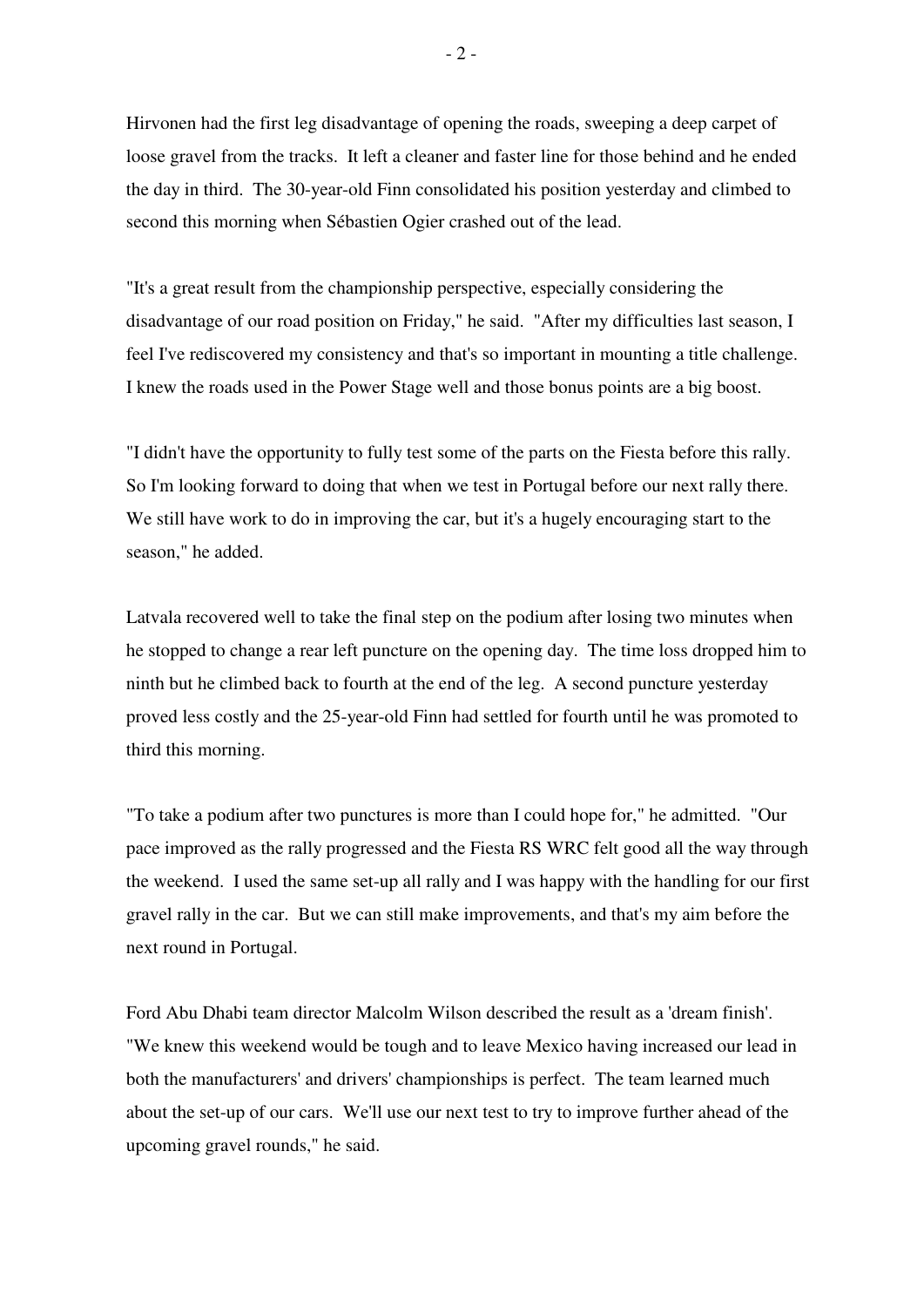Ford of Europe motorsport chief Gerard Quinn said: "Coming to Mexico off the back of victory in Sweden was difficult. It meant our cars were first in the start order, costing valuable time in the opening leg as we swept the stages for the following competitors. I'm delighted with the reliability and performance of the Fiesta RS WRCs and the fact that we lead both championships. We know our cars are competitive, but we still have work to do and I look forward to fighting for victory in Portugal."

#### **News from other Ford teams & S2000**

M-Sport Stobart Ford duo Mads Østberg and Jonas Andersson adopted a cautious policy today to claim sixth in their Fiesta RS WRC. Team-mates Henning Solberg and Ilka Minor took seventh, despite having to change their car's alternator belt on a liaison section after the opening stage. Munchi's Ford's Federico Villagra and Jorge Perez Companc finished 10th after limping through the final stage with a broken driveshaft. Monster World Rally Team's Ken Block and Alex Gelsomino were 13th after losing 20 minutes in the penultimate stage with an electrical problem.

Ford Fiesta S2000 cars claimed first and second in the opening round of the SWRC support category. Nasser Al-Attiyah and Giovanni Bernacchini led home Martin Prokop and Jan Tománek by 13.5sec.

#### **WRC Mexico Final positions**

| 9. F Villagra/J Perez Companc | <b>Ford Fiesta RS</b> | 4hr 41min 34.2sec      |
|-------------------------------|-----------------------|------------------------|
| 8. J Hanninen/M Markkula      | Skoda Fabia S2000     | $4hr$ 08 $min$ 05.7sec |
| 7. M Prokop/J Tománek         | Ford Fiesta S2000     | 4hr 06min 52.0sec      |
| 6. H Solberg/I Minor          | <b>Ford Fiesta RS</b> | 4hr 03min 07.0sec      |
| 5. M Østberg/J Andersson      | <b>Ford Fiesta RS</b> | 4hr 02min 00.5sec      |
| 4. P Solberg/C Patterson      | Citroen DS3           | 4hr 00min 35.4sec      |
| 3. J-M Latvala/M Anttila      | <b>Ford Fiesta RS</b> | 3hr 55min 40.9sec      |
| 2. M Hirvonen/J Lehtinen      | <b>Ford Fiesta RS</b> | 3hr 54min 55.4sec      |
| 1. S Loeb/D Elena             | Citroen DS3           | 3hr 53min 17.0sec      |